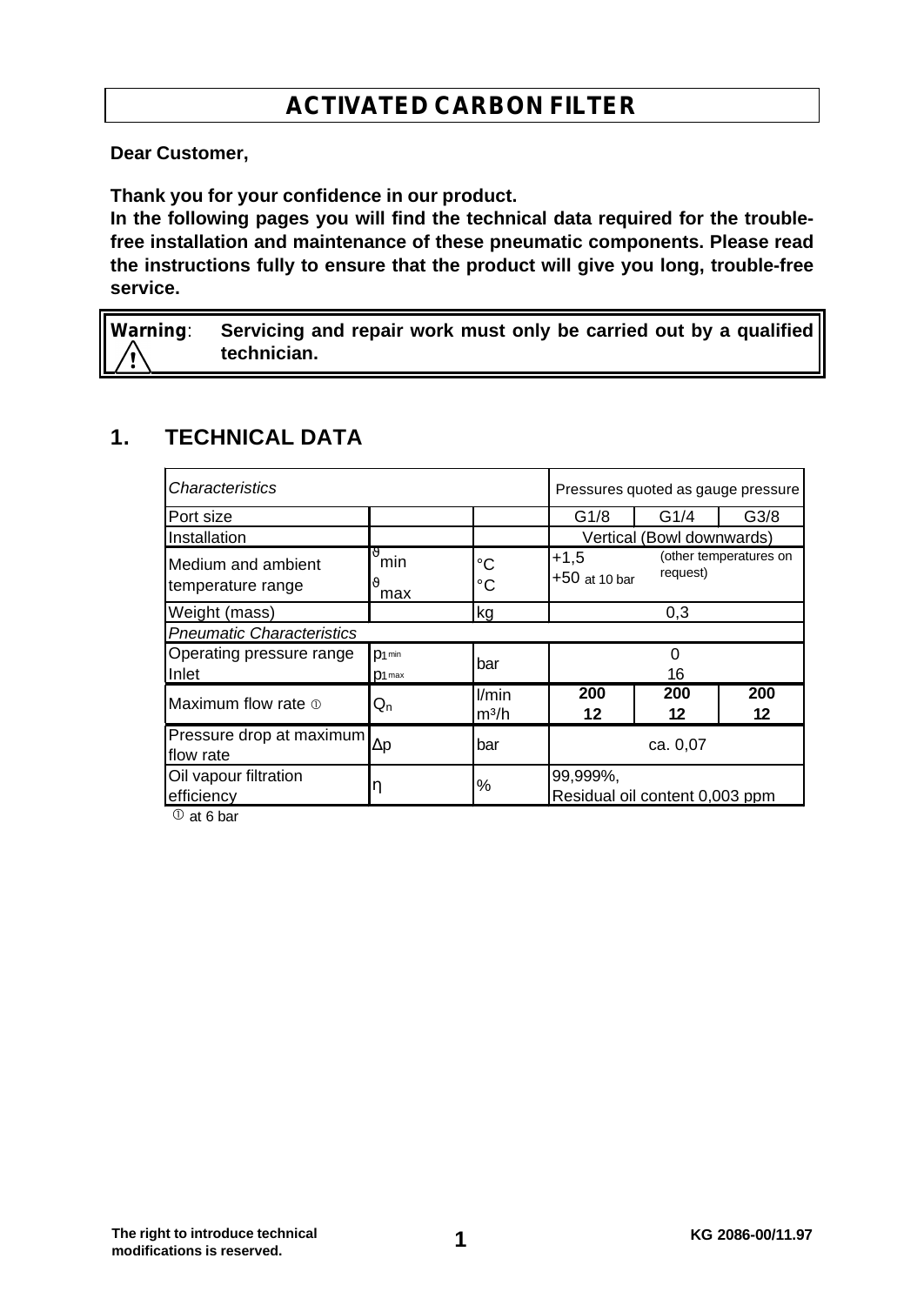## **2. INSTALLATION INSTRUCTIONS**



- **activated carbon filter (check flow direction Þ the wrong flow direction will damage the filter element irreparably!).**
	- **See flow direction arrows on top of unit!**  $\mathsf{p}_1 \hspace{.08cm} \vert \hspace{.08cm} \big\vert \hspace{.2cm} \big\vert \hspace{.2cm} \hspace{.2cm} \hspace{.2cm} \big\vert \hspace{.2cm} \mathsf{p}_2$
- **4. Turn on compressed air supply.**

### **3. MAINTENANCE**

### **3.1. Cleaning the Filter Element**

**As soon as serious pressure drop is observed, replace the filter element. The filter element cannot be washed out, it must be replaced. The bowl and the other plastic parts should only be cleaned with warm water and normal washing-up liquid.**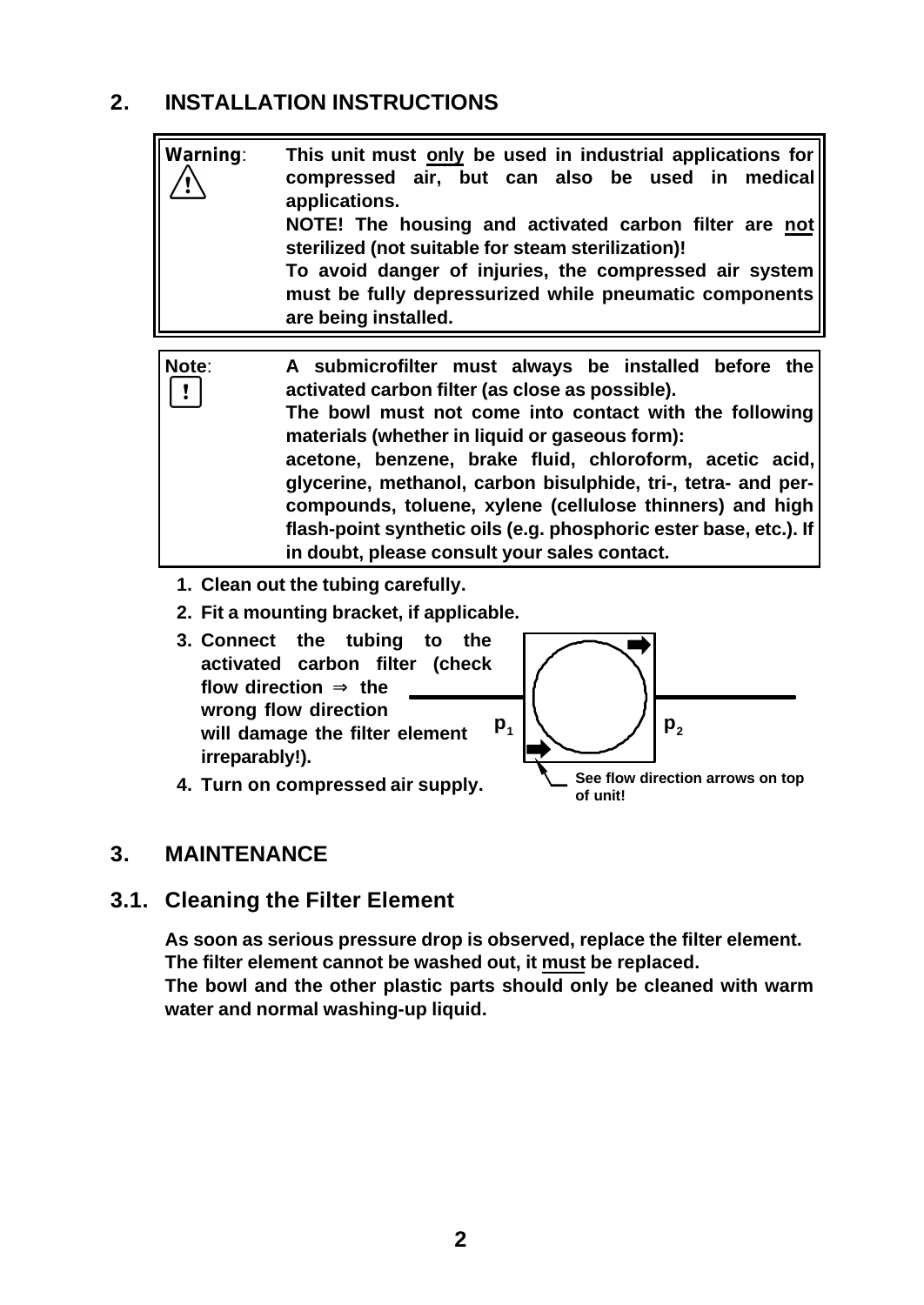## **4. DISMANTLING**

 **Warning**: **To avoid danger of injuries, the unit must only be dismantled with the pneumatic system completely depressurized.** 1

- **1. Screw off the bowl** Ö**.**
- **2. Screw the filter insert**  $\circledcirc$  **out of the housing**  $\circledcirc$ **.**
- **3.** Remove the O-ring  $\emptyset$ 15 x 2  $\emptyset$  from the filter insert  $\emptyset$ .
- **4.** Remove the O-ring  $\emptyset$ 35 x 2  $\oplus$  from the housing  $\oplus$ .

#### **5. REASSEMBLY**

**Reassembly of the unit is carried out in reverse order:**

- **1.** Place the O-ring  $\emptyset$ 35  $\times$  2  $\oplus$  in the housing  $\oplus$ .
- **2.** Fit the O-ring  $\emptyset$ 15 x 2  $\emptyset$  on to the filter insert  $\emptyset$ .
- **3. Screw the filter insert <b>©** into the housing **①**.
- **4.** Screw the bowl **©** into the housing **①** hand-tight.

#### **6. FITTING AND REMOVING THE BOWL GUARD**

#### **Fitting:**

**Locate the lugs of the guard in the recess in the housing and lock it by turning it to the right.**

#### **Removal:**

**Press the release catch (see arrow) and turn the guard to the left.**

#### **7. DISPOSAL**

**The method of disposal of packaging and discarded parts must comply with local regulations. We will undertake the disposal of used filter elements if they are returned to us.**